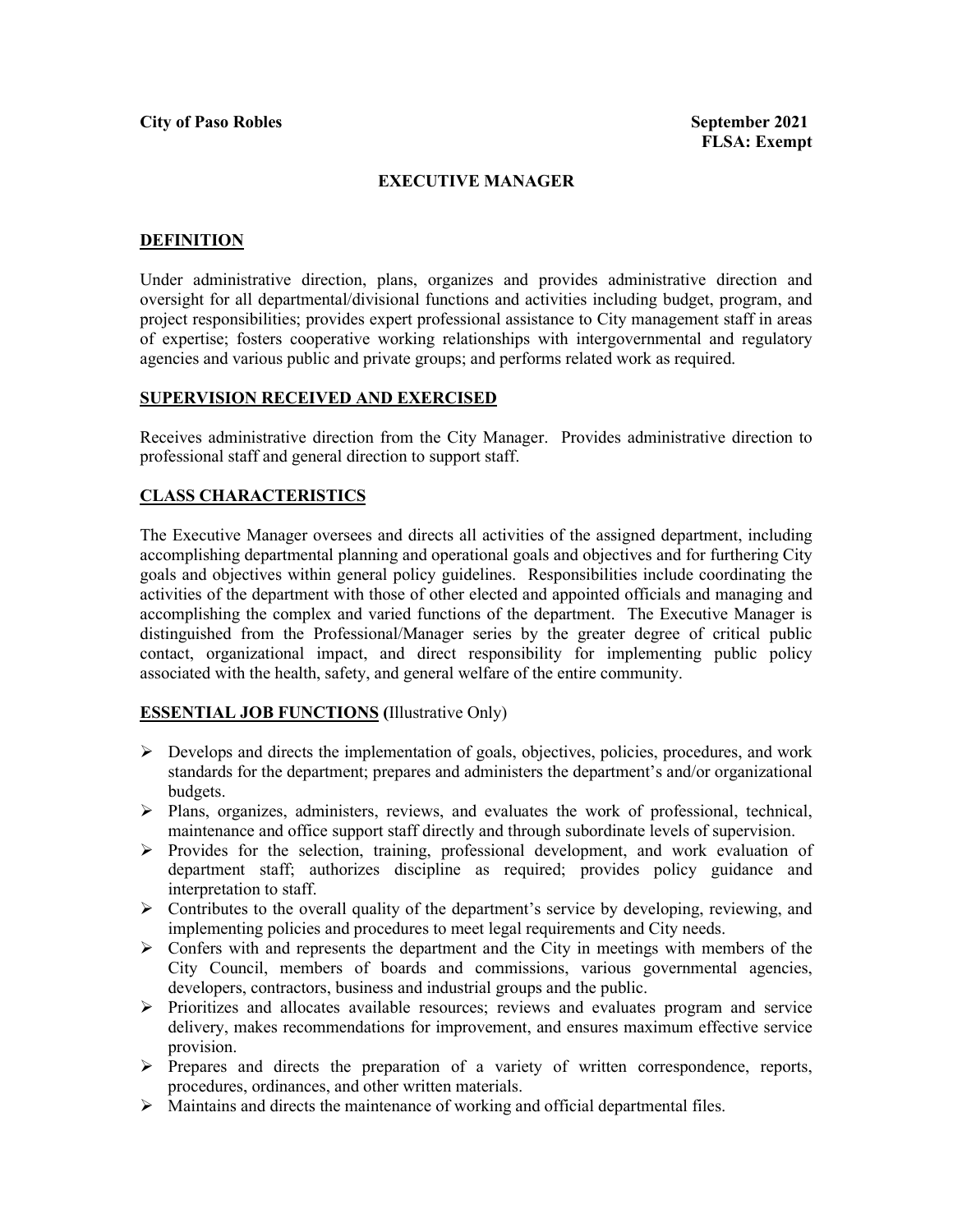- $\triangleright$  Monitors changes in laws, regulations and technology that may affect departmental operations; implements policy and procedural changes as required.
- Attends meetings, conferences, workshops and training sessions and reviews publications and materials to become and remain current on principles, practices, and new developments in assigned work areas.
- $\triangleright$  May participate in cross-departmental projects and assists other departments with financial and/or budgetary needs and issues.
- May serve as Acting City Manager in City Manager's absence.
- $\triangleright$  Performs other duties as assigned.

# **QUALIFICATIONS**

# **Knowledge of:**

- $\triangleright$  Advanced professional level course of study appropriate to assignment.
- $\triangleright$  Administrative principles and practices, including goal setting, program development, implementation and evaluation and supervision of staff, either directly or through subordinate levels of supervision.
- $\triangleright$  Principles and practices of budget development, administration, and accountability.
- $\triangleright$  Applicable federal, state, and local laws, codes, and regulations.
- $\triangleright$  Computer applications related to the work.
- $\triangleright$  Techniques for effectively representing the City in contacts with governmental agencies, community groups and various business, professional, educational, regulatory, and legislative organizations.
- $\triangleright$  Techniques for dealing with a variety of individuals from various socio-economic, cultural, and ethnic backgrounds, in person and over the telephone.

# **Skill in:**

- Administering programs and the work of staff directly and through subordinate levels of supervision.
- $\triangleright$  Selecting, training, motivating, and evaluating the work of staff.
- $\triangleright$  Providing for the training and professional development of staff.
- Developing and implementing goals, objectives, policies, procedures, work standards and internal controls for the department.
- $\triangleright$  Interpreting, applying, and explaining complex laws, codes, regulations, and ordinances.
- > Balancing competing public interests and effectively addressing critical community concerns directly associated with the health, safety, and general welfare of the entire community.
- $\triangleright$  Effectively representing the department and the City in meetings with governmental agencies, community groups and various businesses, professional, educational, regulatory, and legislative organizations.
- $\triangleright$  Preparing clear and concise reports, correspondence, policies, procedures, and other written materials.
- $\triangleright$  Working in a team atmosphere and participating in a variety of citywide committees to enhance the provision of City services.
- $\triangleright$  Using tact, initiative, prudence and independent judgment within general policy and legal guidelines.
- $\triangleright$  Establishing and maintaining effective working relationships with those contacted in the course of the work.